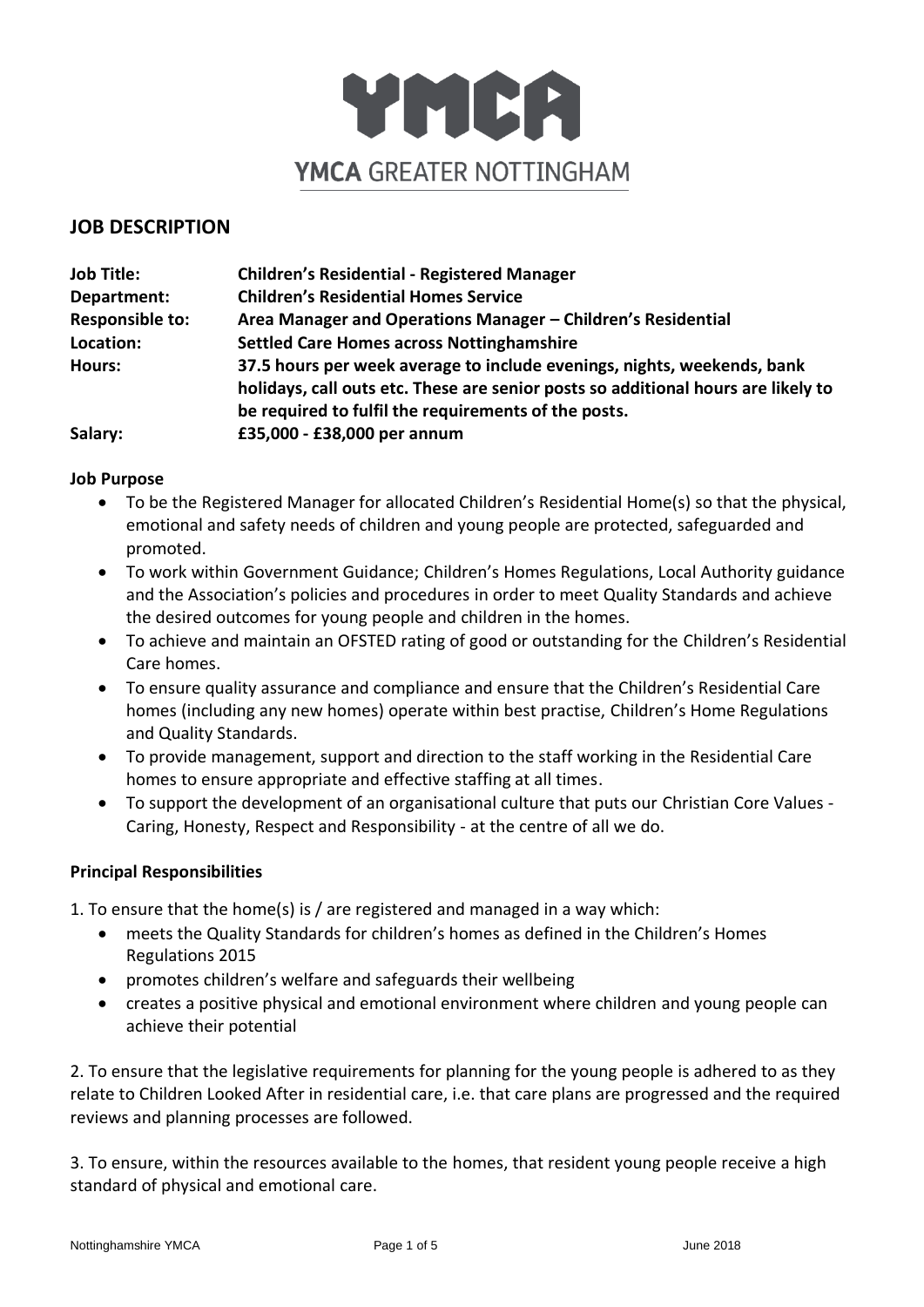4. To ensure that care is provided within an environment which positively integrates race, spirituality, gender, disability and sexual orientation and meets individual needs.

5. To be responsible for the line management of allocated staff and to provide management and leadership for the residential service team.

6. To work closely with the senior managers in Childrens Residential Care and be jointly responsible for the management of the homes' budgets and for the maintenance and monitoring of all financial records and reports.

7. To be responsible for the administration and orderly running of the home including the ordering and control of supplies and services; administrative procedures and written records and reports.

8. To work with the Facilities Manager and team to ensure the upkeep of the homes and grounds including the fabric of the buildings, fixtures and fittings and the condition of the gardens.

9. To ensure that Fire and Health & Safety procedures are known to all and adhered to by the staff team and to undertake regular audits.

10. To ensure that the young people are included as fully as possible in decisions affecting them and the running of the homes.

11. To ensure that senior management are kept up to date in relation to important matters relating to the running of the homes and the young people we care for.

12. To maintain a knowledge base of issues relating to the area of service, including legislative requirements, practice issues and procedural developments in both Association and national contexts; ensuring that the staff managed by the Registered Manager are kept informed of these issues and practices and procedures are updated as required.

13. To positively represent the homes and the children who live there, within the Association, within the community and with partner agencies to ensure that the children and young people maximise their life chances through the opportunities of multi-agency involvement.

14 To liaise with the local community to ensure that the homes integrate appropriately.

15. To conduct monthly and quarterly quality control checks, regular audits and undertake regulatory duties assigned to the registered person.

16 As required and in partnership with the Head of Service / Senior Registered Manager, to source new homes and be involved in the recruitment, selection and induction of employees appointed to any home.

# **Responsibilities of all YMCA staff, casual workers and managers**

# **1 Ambassador for the YMCA**

To act as an advocate and ambassador of the YMCA; promoting and exemplifying the YMCA's core values, mission, vision, and ethos and to positively and proactively protect the YMCA's reputation.

### **2 Other duties**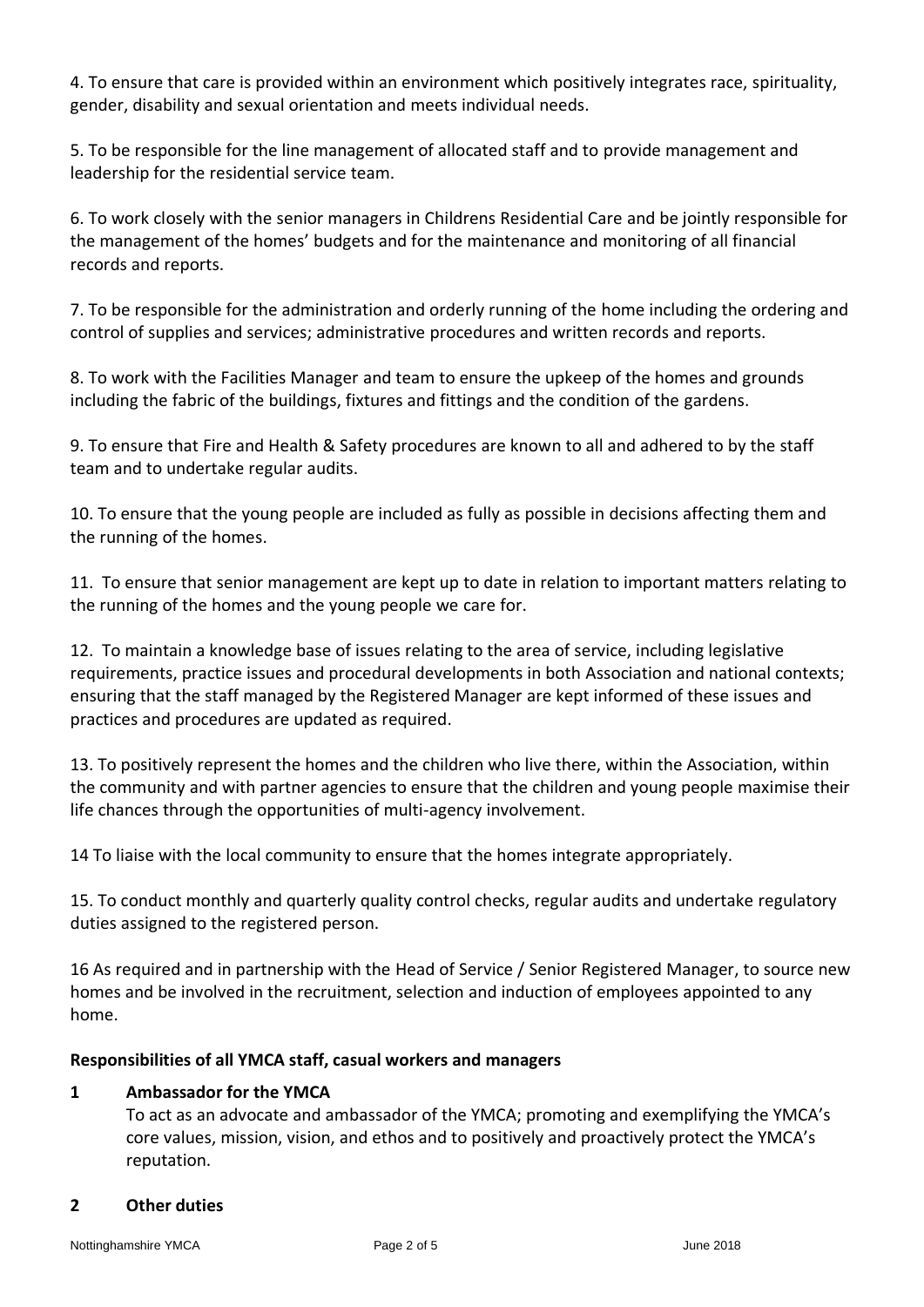To undertake any other duties and responsibilities as may be assigned by your Line Manager or anyone else designated by the Chief Executive Officer, as necessary. To work in a flexible way to ensure that workload is completed and to undertake any other jobs commensurate with the seniority of the post.

### **3 Discretion to act**

To exercise discretion in the performance of the duties of the post, to use best practice and to ensure the effective and efficient use of resources.

Nothing in this Job Description is intended to authorise the post-holder to undertake responsibilities that belong properly to trustees and members of the Executive Management Team unless properly authorised to do so by the Chief Executive Officer directly or through an appropriate manager.

### **4 Relationships and confidentiality**

To establish, maintain and enhance team-working with colleagues and staff of Nottinghamshire YMCA and to keep confidential all information about individuals and the business of Nottinghamshire YMCA. Any breach of confidentiality will be treated seriously and may lead to dismissal.

### **5 Association ethos**

To support the Christian ethos and core values of the Association. The Association is committed to equality of opportunity and expects all staff and casual workers to abide by our Equality and Diversity Policy.

#### **6 Health and Safety**

To adhere to the Association's Health and Safety policies.

### **Line Management Responsibility:**

Direct line management of allocated Assistant Managers and Residential Social Care Workers, to provide management and leadership for the team based at the homes within your remit plus any temporary, agency, relief workers or work experience placements or trainees as required.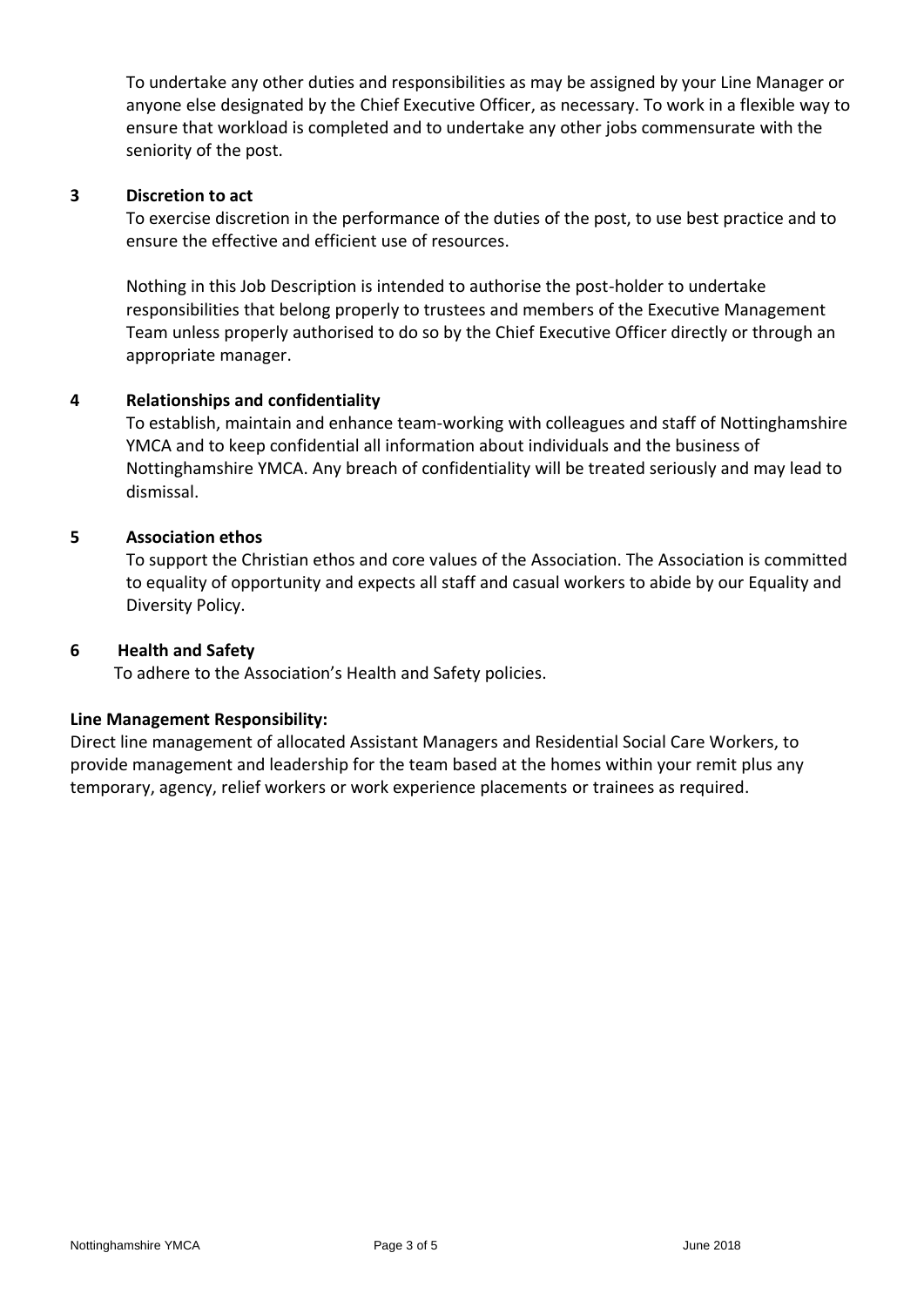# **PERSON SPECIFICATION**

### **Please ensure that you address all the requirements marked with an "A" in the final column as we will be looking for this information when Shortlisting. Please note relevant qualifications will be checked at interview.**

#### **Job Title: Childrens Residential Registered Manager**

| Area                                              | <b>Criteria</b>                                                                                                                                                                                            | How Assessed* |
|---------------------------------------------------|------------------------------------------------------------------------------------------------------------------------------------------------------------------------------------------------------------|---------------|
| <b>Experience</b>                                 | 1.1 At least 2 years in depth recent residential childcare<br>experience working with young people with challenging<br>behaviour (Essential)                                                               | A,I           |
|                                                   | 1.2 At least one years' management experience. ideally<br>gained in a residential working environment including<br>recruitment, training, managing performance, disciplinary<br>interviews etc (Essential) | A,I           |
|                                                   | 1.3 Experience of working with OFSTED, and other<br>regulatory bodies, frameworks and assessment standards<br>and undertaking Regulation 44 and 45 reviews                                                 | A,I           |
|                                                   | 1.4 Experience of handling conflict and managing sensitive<br>issues to achieve positive outcomes.                                                                                                         | A, I, T       |
|                                                   | 1.5 Experience of managing complex budgets                                                                                                                                                                 | A, I          |
|                                                   | 1.6 Experience of working in accordance with established<br>policies and procedures and of developing and<br>implementing new policies, practices and procedures.                                          | A, I          |
|                                                   | 1.7 Experience of managing health and safety issues,<br>undertaking fire safety and health and safety checks and<br>ensuring compliance with legislation                                                   | A, I          |
| Knowledge                                         | 2.1 Up-to-date knowledge of relevant Child Care<br>Legislation, Government Guidance and Best Practice.                                                                                                     | A, I, T       |
|                                                   | 2.2 Detailed, working knowledge of Child Protection<br>Policies and Procedures.                                                                                                                            | A, I, T       |
|                                                   | 2.3 Comprehensive Understanding of Child Development<br>and strategies for Managing Challenging Behaviour                                                                                                  | A, I, T       |
|                                                   | 2.4 Understanding of the complexities of group living.                                                                                                                                                     | A, I          |
| Education/<br>Training /<br><b>Qualifications</b> | 3.1 Level 5 Diploma in Leadership for Health and Social<br>Care and Children and Young People's Services (or<br>equivalent if qualified before January 2011) (Essential)                                   | A, D          |
|                                                   | 3.2 A relevant Social Work qualification such as CQSW, Dip<br>S/W, CSS etc (Desirable)                                                                                                                     | A, D          |
| <b>Skills &amp; Abilities</b>                     | 4.1 Ability to manage the home including allocation of<br>duties and responsibilities, staff deployment, day-to-day<br>supervision and oversight.                                                          | A, I          |